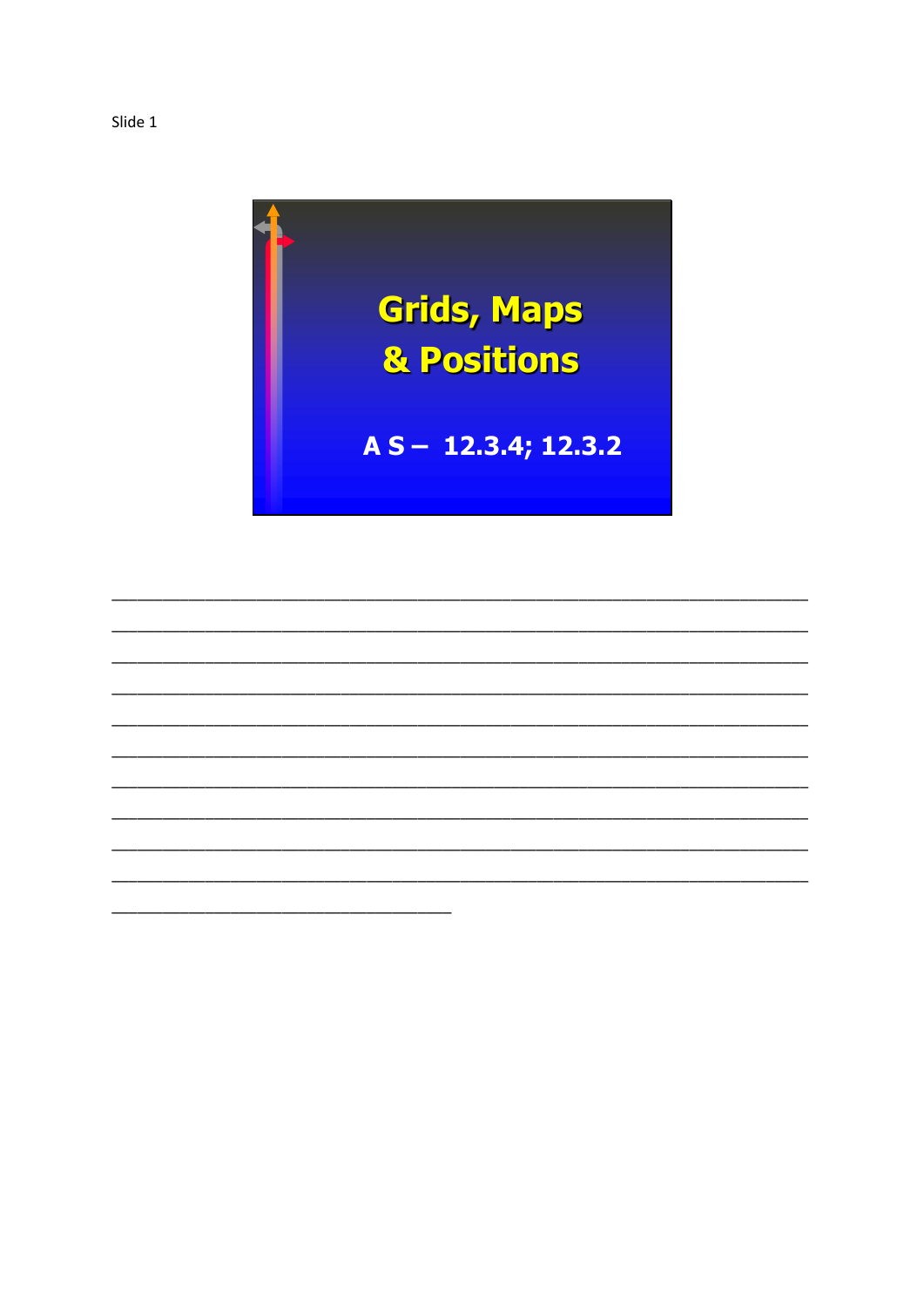

## **Where am I now? Where am I going?**



**Global Positioning System (GPS) devices** are wonderful instruments. They allow you to pinpoint your location to within a few meters, no matter where you are on planet Earth!

The GPS gives the information in terms of latitude and longitude which is measured in degrees, minutes and seconds.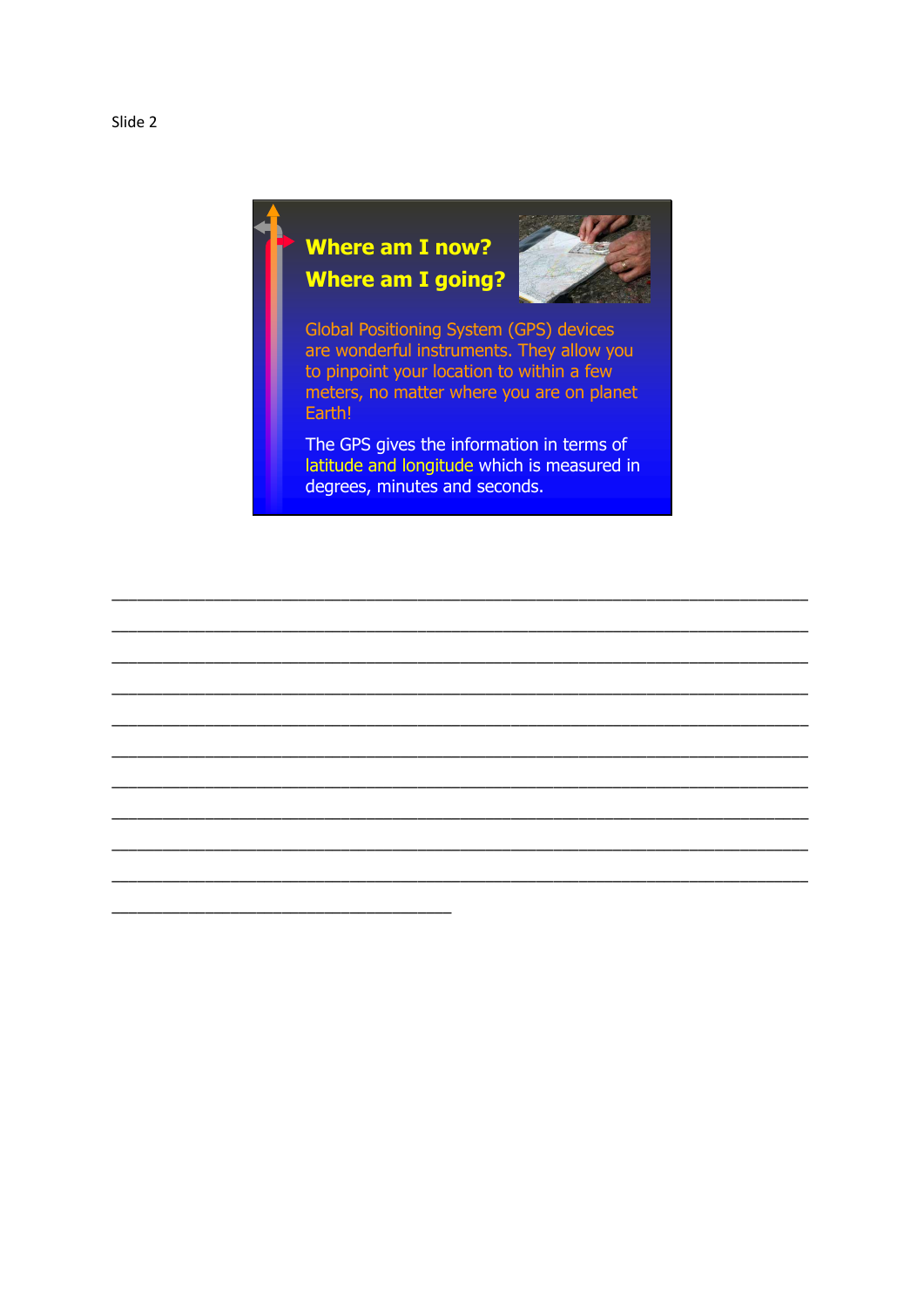Latitude is the position north or south of the Equator (0°). Lines run in an East - West direction. The North Pole is assigned latitude 90° N and the South Pole latitude 90° S.





Lines of longitude, or meridians, run in a North - South direction. The line of longitude (prime meridian) 0°, passes through Greenwich in London. There are 180° to the east and to the west of this line.

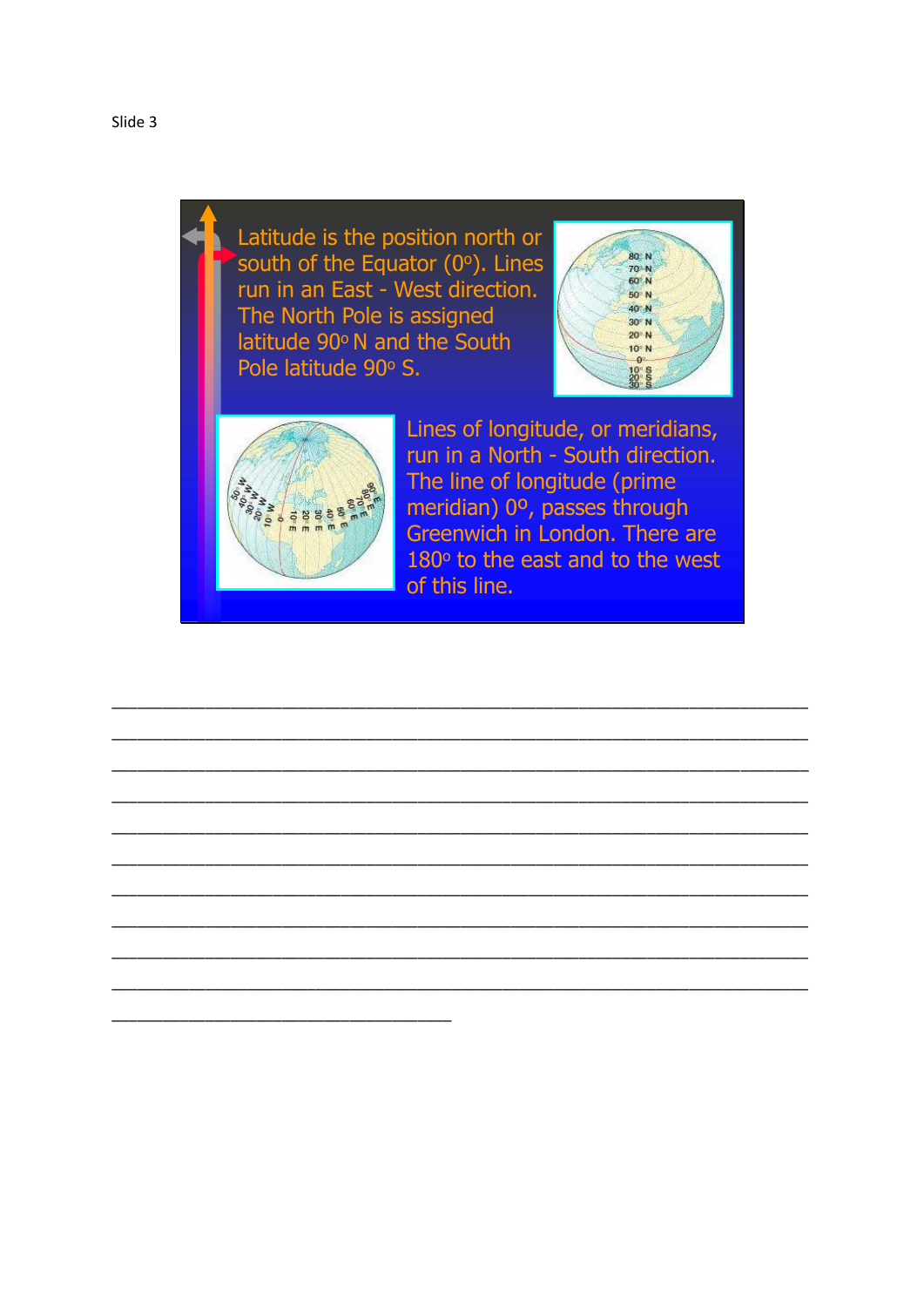

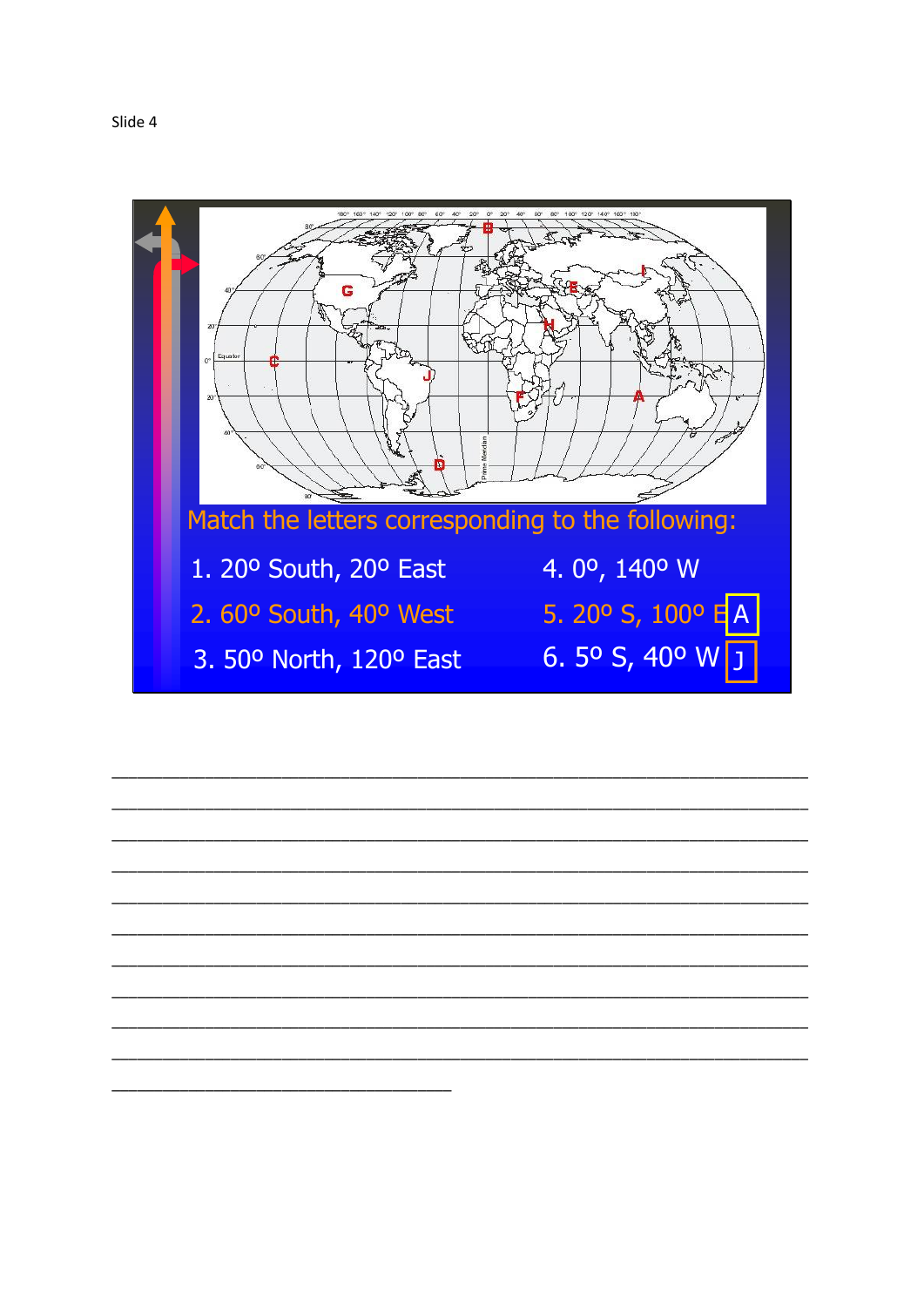



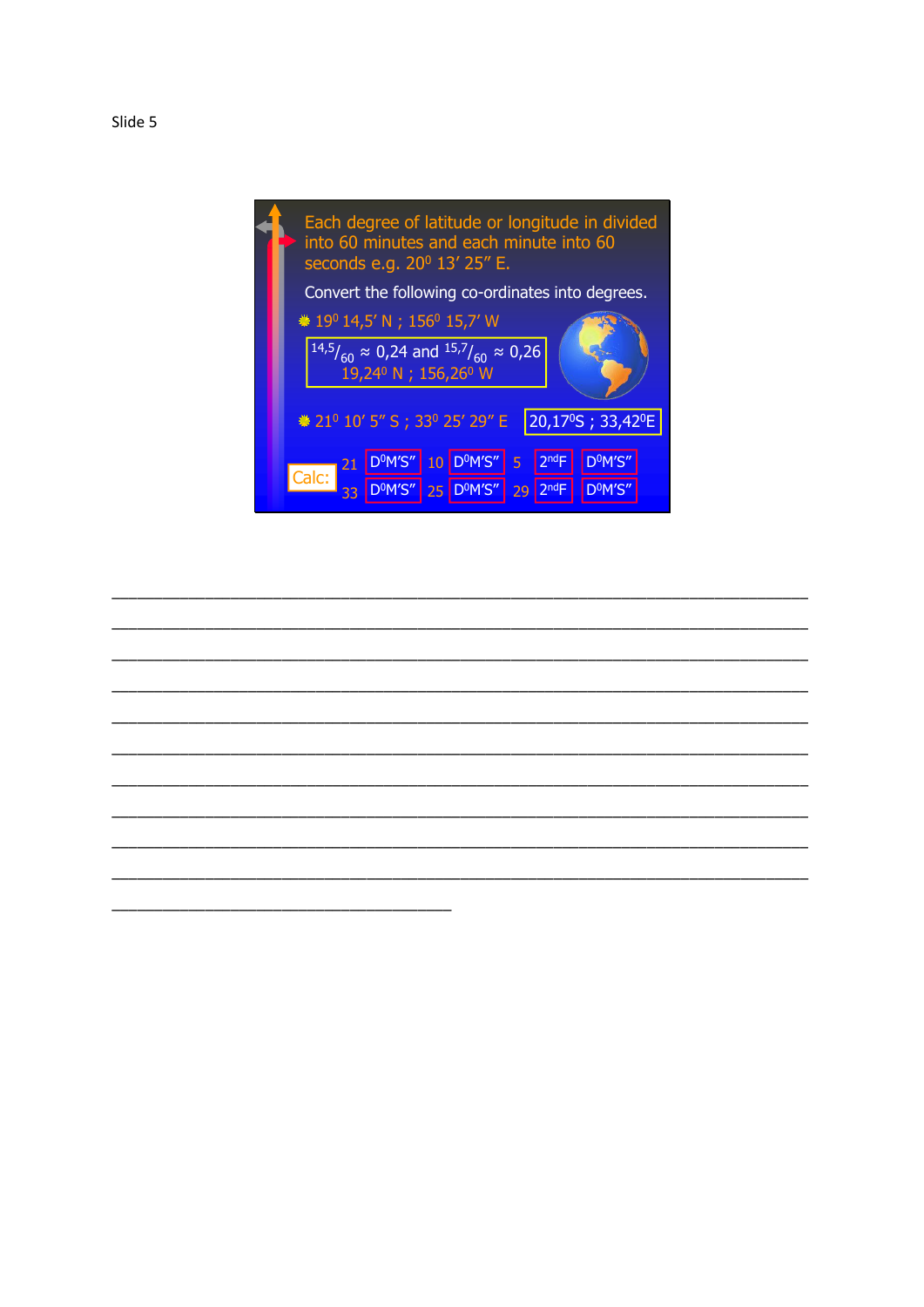

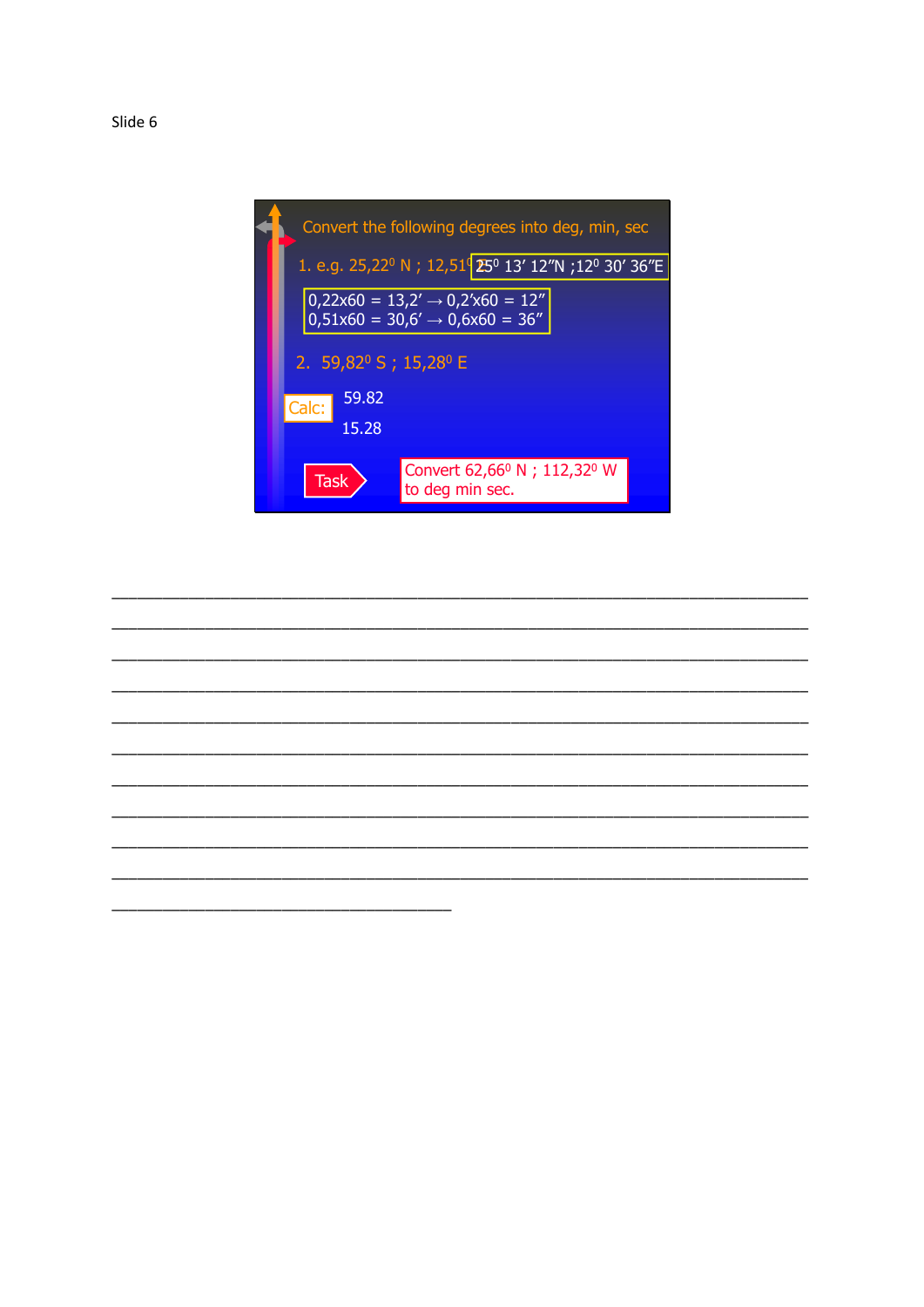



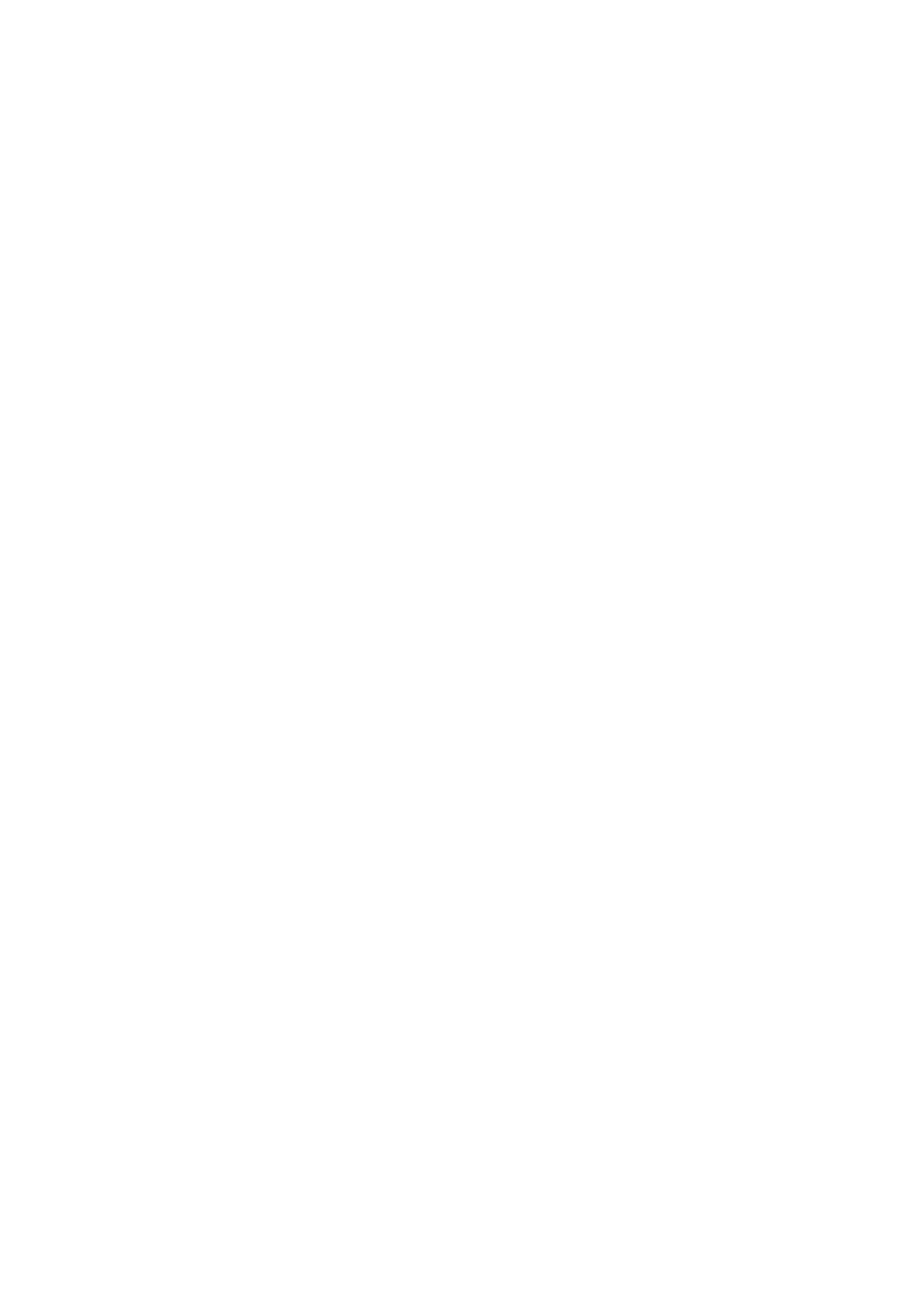



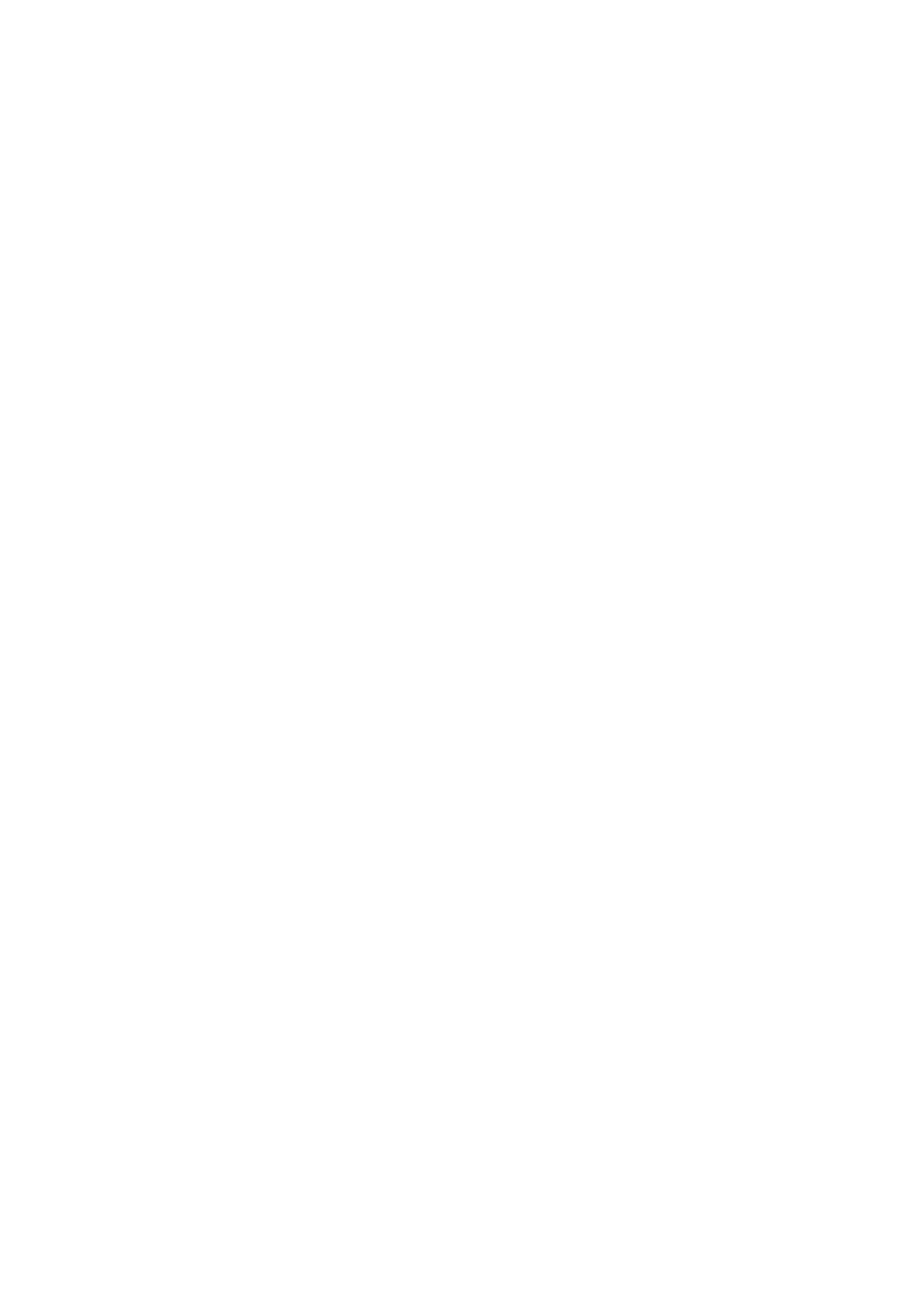



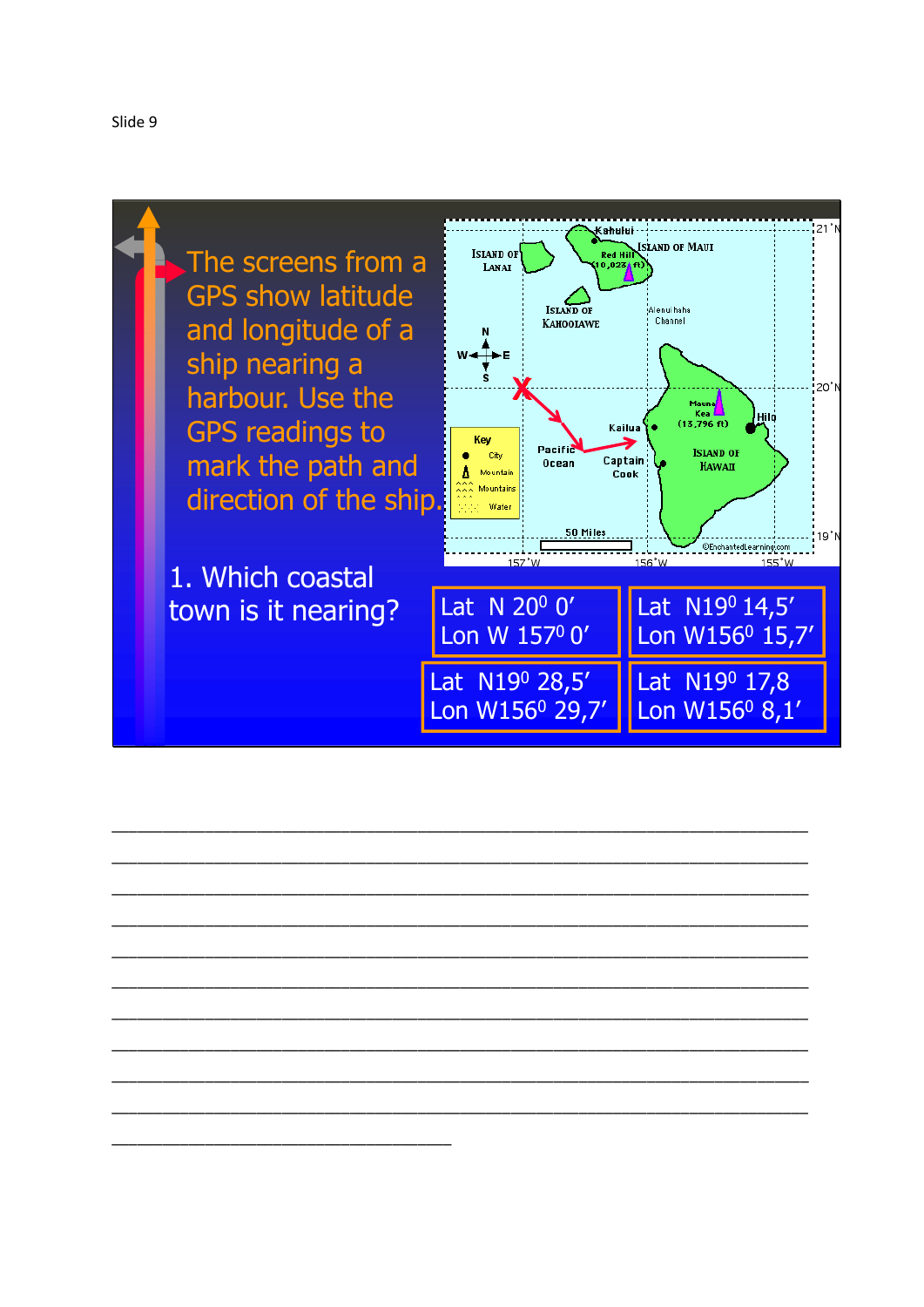

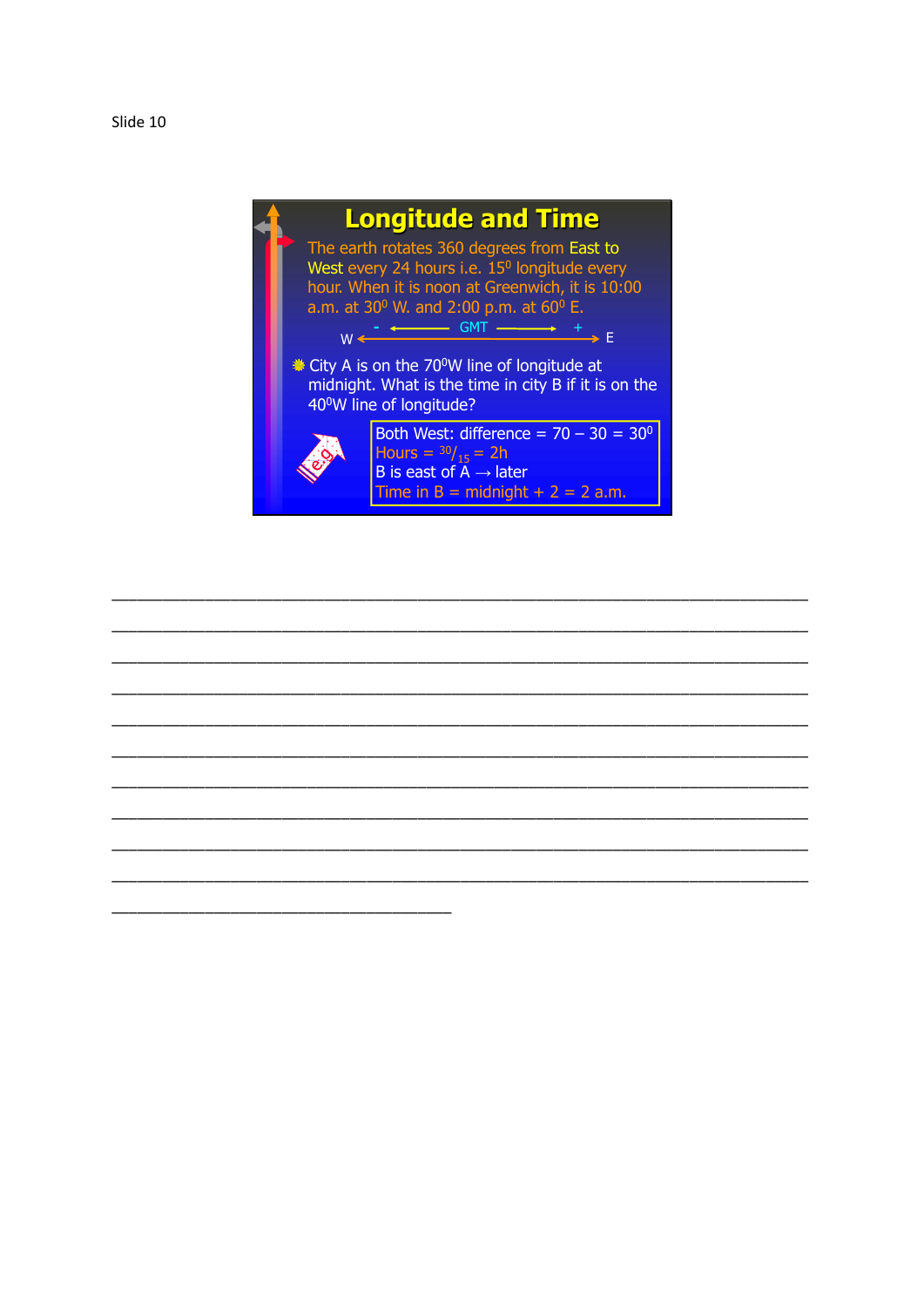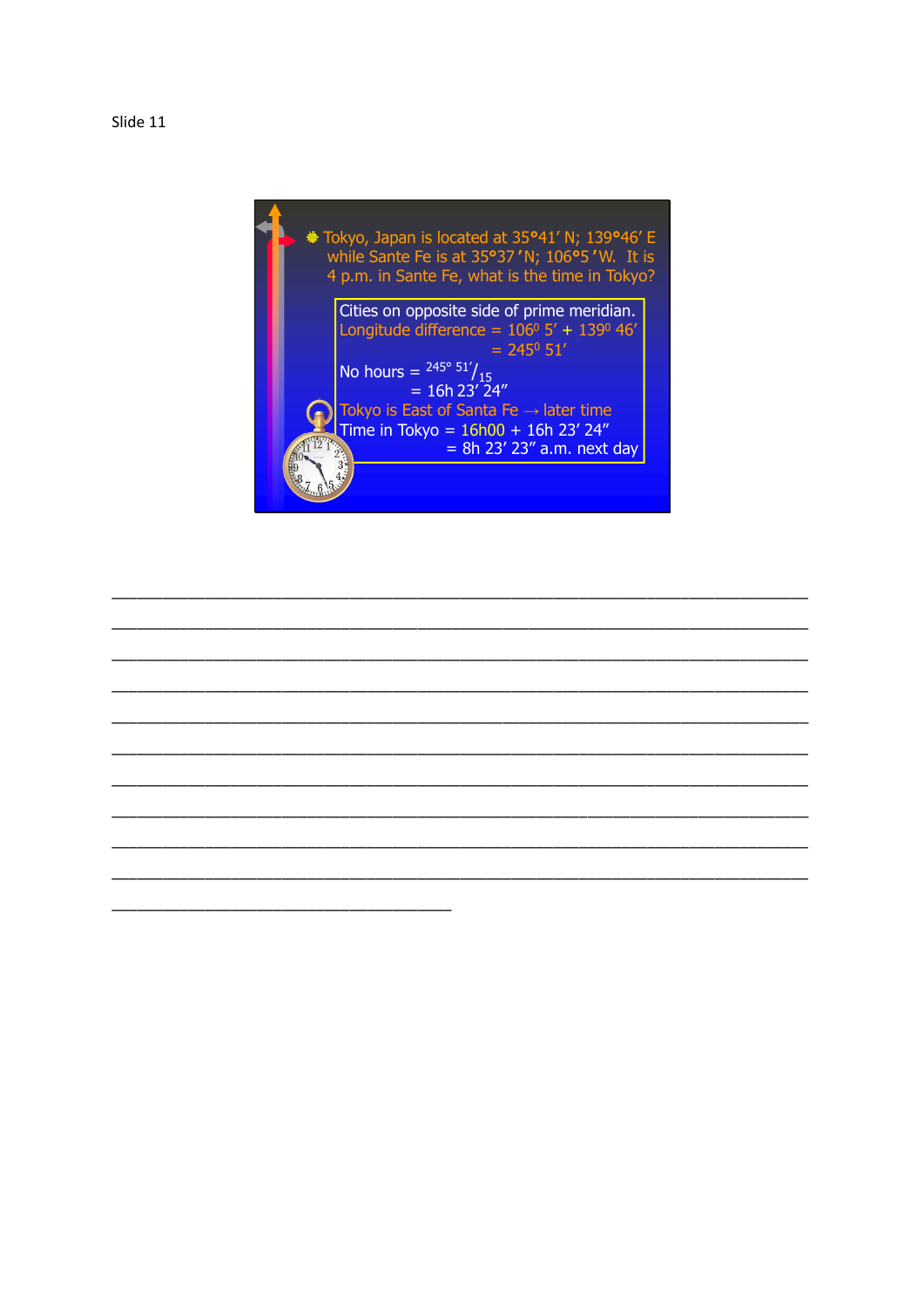